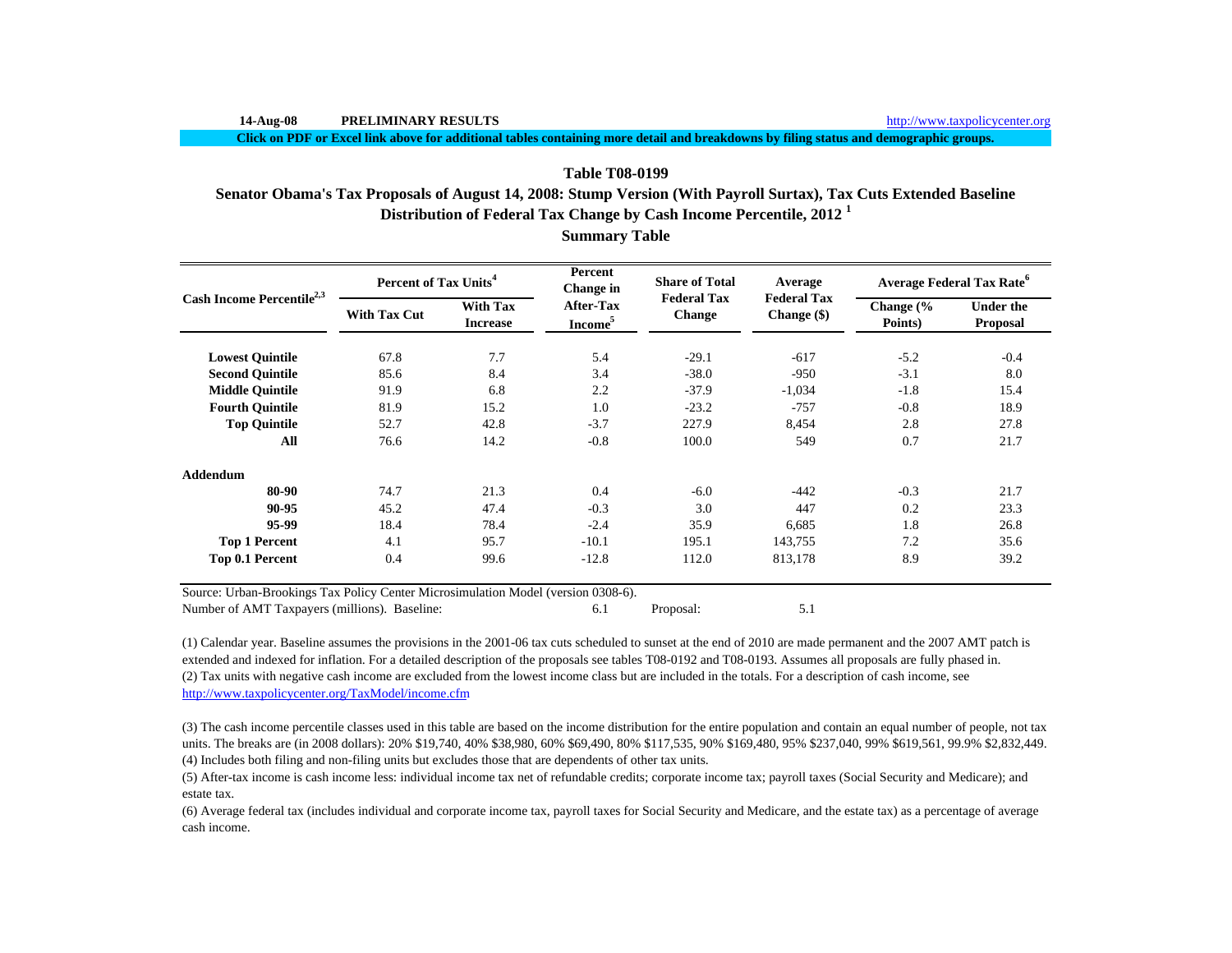# **Distribution of Federal Tax Change by Cash Income Percentile, 2012 1 Table T08-0199 Senator Obama's Tax Proposals of August 14, 2008: Stump Version (With Payroll Surtax), Tax Cuts Extended Baseline**

**Detail Table**

|                                       | Percent of Tax Units <sup>4</sup> |                                    | <b>Percent Change</b>               | <b>Share of Total</b>               | <b>Average Federal Tax Change</b> |          | <b>Share of Federal Taxes</b> |                              | <b>Average Federal Tax Rate<sup>6</sup></b> |                              |
|---------------------------------------|-----------------------------------|------------------------------------|-------------------------------------|-------------------------------------|-----------------------------------|----------|-------------------------------|------------------------------|---------------------------------------------|------------------------------|
| Cash Income Percentile <sup>2,3</sup> | <b>With Tax Cut</b>               | <b>With Tax</b><br><b>Increase</b> | in After-Tax<br>Income <sup>5</sup> | <b>Federal Tax</b><br><b>Change</b> | <b>Dollars</b>                    | Percent  | Change (%<br>Points)          | <b>Under the</b><br>Proposal | Change (%<br>Points)                        | <b>Under the</b><br>Proposal |
| <b>Lowest Quintile</b>                | 67.8                              | 7.7                                | 5.4                                 | $-29.1$                             | $-617$                            | $-109.4$ | $-0.9$                        | $-0.1$                       | $-5.2$                                      | $-0.4$                       |
| <b>Second Quintile</b>                | 85.6                              | 8.4                                | 3.4                                 | $-38.0$                             | $-950$                            | $-27.7$  | $-1.3$                        | 3.0                          | $-3.1$                                      | 8.0                          |
| <b>Middle Quintile</b>                | 91.9                              | 6.8                                | 2.2                                 | $-37.9$                             | $-1,034$                          | $-10.4$  | $-1.5$                        | 9.9                          | $-1.8$                                      | 15.4                         |
| <b>Fourth Ouintile</b>                | 81.9                              | 15.2                               | 1.0                                 | $-23.2$                             | $-757$                            | $-3.9$   | $-1.3$                        | 17.4                         | $-0.8$                                      | 18.9                         |
| <b>Top Quintile</b>                   | 52.7                              | 42.8                               | $-3.7$                              | 227.9                               | 8,454                             | 11.1     | 5.0                           | 69.6                         | 2.8                                         | 27.8                         |
| All                                   | 76.6                              | 14.2                               | $-0.8$                              | 100.0                               | 549                               | 3.1      | 0.0                           | 100.0                        | 0.7                                         | 21.7                         |
| Addendum                              |                                   |                                    |                                     |                                     |                                   |          |                               |                              |                                             |                              |
| 80-90                                 | 74.7                              | 21.3                               | 0.4                                 | $-6.0$                              | $-442$                            | $-1.3$   | $-0.6$                        | 13.7                         | $-0.3$                                      | 21.7                         |
| 90-95                                 | 45.2                              | 47.4                               | $-0.3$                              | 3.0                                 | 447                               | 0.9      | $-0.2$                        | 10.1                         | 0.2                                         | 23.3                         |
| 95-99                                 | 18.4                              | 78.4                               | $-2.4$                              | 35.9                                | 6,685                             | 7.1      | 0.6                           | 16.5                         | 1.8                                         | 26.8                         |
| <b>Top 1 Percent</b>                  | 4.1                               | 95.7                               | $-10.1$                             | 195.1                               | 143,755                           | 25.4     | 5.2                           | 29.3                         | 7.2                                         | 35.6                         |
| Top 0.1 Percent                       | 0.4                               | 99.6                               | $-12.8$                             | 112.0                               | 813,178                           | 29.3     | 3.0                           | 15.0                         | 8.9                                         | 39.2                         |

#### **Baseline Distribution of Income and Federal Taxes**

**by Cash Income Percentile, 2012 <sup>1</sup>**

| Cash Income Percentile <sup>2,3</sup> | Tax Units <sup>4</sup> |                     | Average             | Average<br><b>Federal Tax</b> | Average After-                       | Average<br><b>Federal Tax</b> | <b>Share of Pre-</b><br><b>Tax Income</b> | <b>Share of Post-</b><br><b>Tax Income</b> | Share of<br><b>Federal Taxes</b> |
|---------------------------------------|------------------------|---------------------|---------------------|-------------------------------|--------------------------------------|-------------------------------|-------------------------------------------|--------------------------------------------|----------------------------------|
|                                       | Number<br>(thousands)  | Percent of<br>Total | Income<br>(Dollars) | Burden<br>(Dollars)           | Tax Income <sup>5</sup><br>(Dollars) | Rate <sup>6</sup>             | Percent of<br>Total                       | Percent of<br>Total                        | Percent of<br>Total              |
| <b>Lowest Quintile</b>                | 40,338                 | 25.9                | 11,993              | 564                           | 11,428                               | 4.7                           | 3.7                                       | 4.5                                        | 0.8                              |
| <b>Second Ouintile</b>                | 34,253                 | 22.0                | 31,130              | 3,429                         | 27.701                               | 11.0                          | 8.2                                       | 9.3                                        | 4.3                              |
| <b>Middle Quintile</b>                | 31,371                 | 20.1                | 57,716              | 9.940                         | 47,775                               | 17.2                          | 14.0                                      | 14.7                                       | 11.4                             |
| <b>Fourth Ouintile</b>                | 26,273                 | 16.8                | 98.626              | 19.351                        | 79.275                               | 19.6                          | 20.0                                      | 20.4                                       | 18.7                             |
| <b>Top Quintile</b>                   | 23,076                 | 14.8                | 305,124             | 76,314                        | 228,810                              | 25.0                          | 54.3                                      | 51.6                                       | 64.6                             |
| All                                   | 156,009                | 100.0               | 83,049              | 17,465                        | 65,583                               | 21.0                          | 100.0                                     | 100.0                                      | 100.0                            |
| Addendum                              |                        |                     |                     |                               |                                      |                               |                                           |                                            |                                  |
| 80-90                                 | 11,675                 | 7.5                 | 152,072             | 33,458                        | 118,614                              | 22.0                          | 13.7                                      | 13.5                                       | 14.3                             |
| 90-95                                 | 5,645                  | 3.6                 | 215,559             | 49,701                        | 165,858                              | 23.1                          | 9.4                                       | 9.2                                        | 10.3                             |
| 95-99                                 | 4,594                  | 2.9                 | 377,269             | 94,276                        | 282,993                              | 25.0                          | 13.4                                      | 12.7                                       | 15.9                             |
| <b>Top 1 Percent</b>                  | 1.162                  | 0.7                 | 1,992,972           | 565,234                       | 1.427.737                            | 28.4                          | 17.9                                      | 16.2                                       | 24.1                             |
| Top 0.1 Percent                       | 118                    | 0.1                 | 9,136,646           | 2,772,019                     | 6,364,626                            | 30.3                          | 8.3                                       | 7.3                                        | 12.0                             |

Source: Urban-Brookings Tax Policy Center Microsimulation Model (version 0308-6).

Number of AMT Taxpayers (millions). Baseline: 6.1 Proposal: 5.1

(1) Calendar year. Baseline assumes the provisions in the 2001-06 tax cuts scheduled to sunset at the end of 2010 are made permanent and the 2007 AMT patch is extended and indexed for inflation. For a detailed description of the proposals see tables T08-0192 and T08-0193. Assumes all proposals are fully phased in.

(2) Tax units with negative cash income are excluded from the lowest income class but are included in the totals. For a description of cash income, see

http://www.taxpolicycenter.org/TaxModel/income.cfm

(3) The cash income percentile classes used in this table are based on the income distribution for the entire population and contain an equal number of people, not tax units. The breaks are (in 2008 dollars): 20% \$19,740, \$38,980, 60% \$69,490, 80% \$117,535, 90% \$169,480, 95% \$237,040, 99% \$619,561, 99.9% \$2,832,449.

(4) Includes both filing and non-filing units but excludes those that are dependents of other tax units.

(5) After-tax income is cash income less: individual income tax net of refundable credits; corporate income tax; payroll taxes (Social Security and Medicare); and estate tax.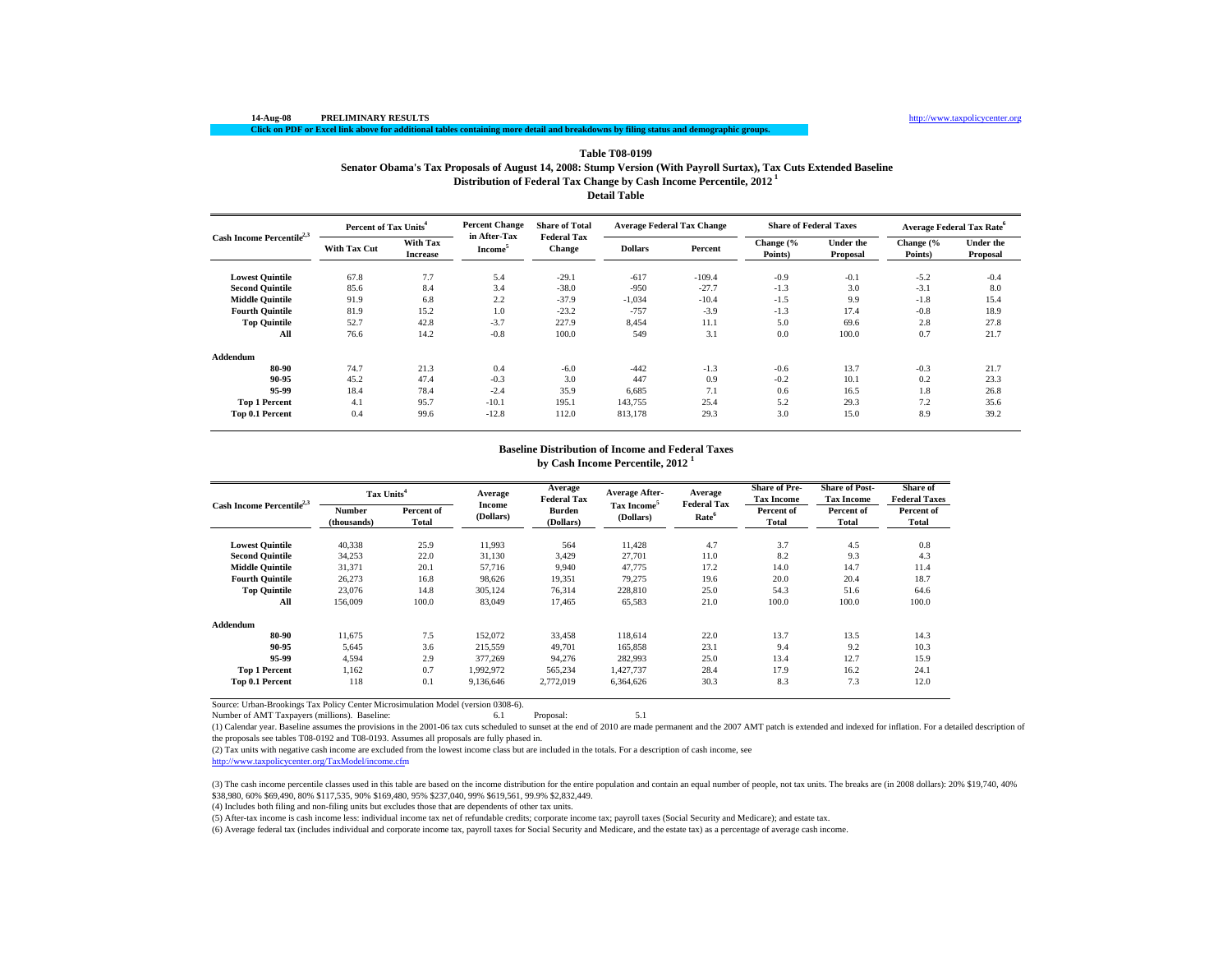### **14-Aug-08 PRELIMINARY RESULTS** http://www.taxpolicycenter.org

# **Click on PDF or Excel link above for additional tables containing more detail and breakdowns by filing status and demographic groups.**

# **Distribution of Federal Tax Change by Cash Income Percentile Adjusted for Family Size, 2012 1 Detail Table Table T08-0199Senator Obama's Tax Proposals of August 14, 2008: Stump Version (With Payroll Surtax), Tax Cuts Extended Baseline**

|                                       | Percent of Tax Units <sup>4</sup> |                                    | <b>Percent Change</b>               | <b>Share of Total</b>               | <b>Average Federal Tax Change</b> |          | <b>Share of Federal Taxes</b> |                              |                      | <b>Average Federal Tax Rate<sup>6</sup></b> |
|---------------------------------------|-----------------------------------|------------------------------------|-------------------------------------|-------------------------------------|-----------------------------------|----------|-------------------------------|------------------------------|----------------------|---------------------------------------------|
| Cash Income Percentile <sup>2,3</sup> | <b>With Tax Cut</b>               | <b>With Tax</b><br><b>Increase</b> | in After-Tax<br>Income <sup>5</sup> | <b>Federal Tax</b><br><b>Change</b> | <b>Dollars</b>                    | Percent  | Change (%<br>Points)          | <b>Under the</b><br>Proposal | Change (%<br>Points) | <b>Under the</b><br>Proposal                |
| <b>Lowest Quintile</b>                | 71.9                              | 6.0                                | 6.2                                 | $-27.0$                             | $-690$                            | $-441.3$ | $-0.8$                        | $-0.6$                       | $-6.1$               | $-4.8$                                      |
| <b>Second Quintile</b>                | 78.5                              | 9.2                                | 3.6                                 | $-34.9$                             | $-926$                            | $-36.1$  | $-1.2$                        | 1.9                          | $-3.3$               | 5.8                                         |
| <b>Middle Quintile</b>                | 90.7                              | 6.8                                | 2.4                                 | $-36.8$                             | $-1,033$                          | $-12.7$  | $-1.4$                        | 7.7                          | $-2.0$               | 13.9                                        |
| <b>Fourth Ouintile</b>                | 88.8                              | 9.8                                | 1.3                                 | $-30.7$                             | $-887$                            | $-5.3$   | $-1.5$                        | 16.6                         | $-1.0$               | 18.3                                        |
| <b>Top Quintile</b>                   | 53.8                              | 40.9                               | $-3.4$                              | 229.1                               | 6.661                             | 10.4     | 4.9                           | 74.3                         | 2.6                  | 27.5                                        |
| All                                   | 76.6                              | 14.2                               | $-0.8$                              | 100.0                               | 549                               | 3.1      | 0.0                           | 100.0                        | 0.7                  | 21.7                                        |
| Addendum                              |                                   |                                    |                                     |                                     |                                   |          |                               |                              |                      |                                             |
| 80-90                                 | 75.9                              | 20.4                               | 0.5                                 | $-7.8$                              | $-452$                            | $-1.6$   | $-0.7$                        | 14.9                         | $-0.4$               | 21.8                                        |
| 90-95                                 | 46.4                              | 44.2                               | $-0.2$                              | 2.2                                 | 249                               | 0.6      | $-0.3$                        | 11.4                         | 0.1                  | 23.4                                        |
| 95-99                                 | 18.6                              | 76.1                               | $-2.0$                              | 32.7                                | 4,839                             | 6.0      | 0.5                           | 17.6                         | 1.5                  | 26.3                                        |
| <b>Top 1 Percent</b>                  | 4.4                               | 95.3                               | $-9.9$                              | 202.0                               | 123,213                           | 25.3     | 5.4                           | 30.5                         | 7.1                  | 35.3                                        |
| Top 0.1 Percent                       | 0.5                               | 99.5                               | $-12.7$                             | 116.9                               | 717,044                           | 29.6     | 3.2                           | 15.6                         | 8.9                  | 39.0                                        |

# **Baseline Distribution of Income and Federal Taxes**

**by Cash Income Percentile Adjusted for Family Size, 2012 <sup>1</sup>**

| Cash Income Percentile <sup>2,3</sup> |                       | Tax Units <sup>4</sup> |                     | Average<br><b>Federal Tax</b> | <b>Average After-</b>                | Average<br><b>Federal Tax</b> | <b>Share of Pre-</b><br><b>Tax Income</b> | <b>Share of Post-</b><br><b>Tax Income</b> | Share of<br><b>Federal Taxes</b> |
|---------------------------------------|-----------------------|------------------------|---------------------|-------------------------------|--------------------------------------|-------------------------------|-------------------------------------------|--------------------------------------------|----------------------------------|
|                                       | Number<br>(thousands) | Percent of<br>Total    | Income<br>(Dollars) | <b>Burden</b><br>(Dollars)    | Tax Income <sup>5</sup><br>(Dollars) | Rate <sup>6</sup>             | Percent of<br>Total                       | Percent of<br>Total                        | Percent of<br>Total              |
| <b>Lowest Quintile</b>                | 33,519                | 21.5                   | 11,234              | 156                           | 11,077                               | 1.4                           | 2.9                                       | 3.6                                        | 0.2                              |
| <b>Second Quintile</b>                | 32,264                | 20.7                   | 28,140              | 2,566                         | 25,574                               | 9.1                           | 7.0                                       | 8.1                                        | 3.0                              |
| <b>Middle Quintile</b>                | 30,508                | 19.6                   | 51,184              | 8,126                         | 43,058                               | 15.9                          | 12.1                                      | 12.8                                       | 9.1                              |
| <b>Fourth Ouintile</b>                | 29,582                | 19.0                   | 86,263              | 16.666                        | 69,598                               | 19.3                          | 19.7                                      | 20.1                                       | 18.1                             |
| <b>Top Quintile</b>                   | 29.439                | 18.9                   | 257,999             | 64.288                        | 193,711                              | 24.9                          | 58.6                                      | 55.7                                       | 69.5                             |
| All                                   | 156,009               | 100.0                  | 83,049              | 17.465                        | 65,583                               | 21.0                          | 100.0                                     | 100.0                                      | 100.0                            |
| Addendum                              |                       |                        |                     |                               |                                      |                               |                                           |                                            |                                  |
| 80-90                                 | 14.815                | 9.5                    | 130.199             | 28,777                        | 101.422                              | 22.1                          | 14.9                                      | 14.7                                       | 15.7                             |
| 90-95                                 | 7.431                 | 4.8                    | 183.801             | 42,742                        | 141.060                              | 23.3                          | 10.5                                      | 10.2                                       | 11.7                             |
| 95-99                                 | 5,789                 | 3.7                    | 323,569             | 80,360                        | 243,209                              | 24.8                          | 14.5                                      | 13.8                                       | 17.1                             |
| <b>Top 1 Percent</b>                  | 1.403                 | 0.9                    | 1.729.454           | 486,936                       | 1,242,518                            | 28.2                          | 18.7                                      | 17.0                                       | 25.1                             |
| Top 0.1 Percent                       | 140                   | 0.1                    | 8,053,010           | 2,421,412                     | 5,631,598                            | 30.1                          | 8.7                                       | 7.7                                        | 12.4                             |

Source: Urban-Brookings Tax Policy Center Microsimulation Model (version 0308-6).

Number of AMT Taxpayers (millions). Baseline: 6.1 Proposal: 5.1

(1) Calendar year. Baseline assumes the provisions in the 2001-06 tax cuts scheduled to sunset at the end of 2010 are made permanent and the 2007 AMT patch is extended and indexed for inflation. For a detailed description of the proposals see tables T08-0192 and T08-0193. Assumes all proposals are fully phased in.

(2) Tax units with negative cash income are excluded from the lowest income class but are included in the totals. For a description of cash income, see

http://www.taxpolicycenter.org/TaxModel/income.cfm

(3) The cash income percentile classes used in this table are based on the income distribution for the entire population and contain an equal number of people, not tax units. The incomes used are adjusted for family size b by the square root of the number of people in the tax unit. The resulting percentile breaks are (in 2008 dollars): 20% \$13,571, 40% \$25,564, 60% \$44,195, 80% \$71,797, 90% \$102,543, 95% \$144,171, 99% \$370,252, 99.9% \$1,726,142.

(4) Includes both filing and non-filing units but excludes those that are dependents of other tax units.

(5) After-tax income is cash income less: individual income tax net of refundable credits; corporate income tax; payroll taxes (Social Security and Medicare); and estate tax.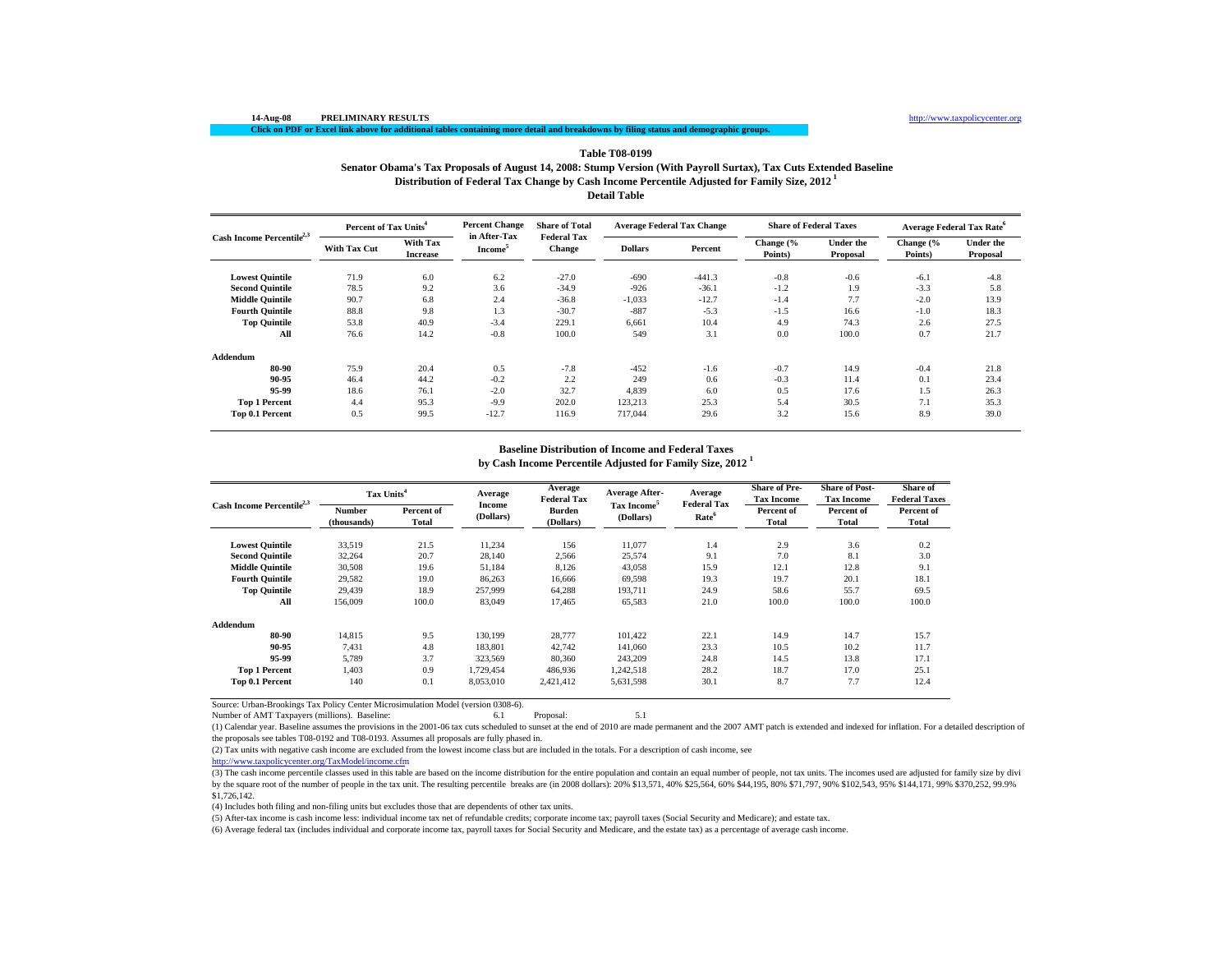## **Distribution of Federal Tax Change by Cash Income Percentile Adjusted for Family Size, 2012 1 Detail Table - Single Tax Units Table T08-0199Senator Obama's Tax Proposals of August 14, 2008: Stump Version (With Payroll Surtax), Tax Cuts Extended Baseline**

|                                       | Percent of Tax Units <sup>4</sup> |                                    | <b>Percent Change</b>               | <b>Share of Total</b>               | <b>Average Federal Tax Change</b> |         | <b>Share of Federal Taxes</b> |                              | Average Federal Tax Rate <sup>6</sup> |                              |
|---------------------------------------|-----------------------------------|------------------------------------|-------------------------------------|-------------------------------------|-----------------------------------|---------|-------------------------------|------------------------------|---------------------------------------|------------------------------|
| Cash Income Percentile <sup>2,3</sup> | <b>With Tax Cut</b>               | <b>With Tax</b><br><b>Increase</b> | in After-Tax<br>Income <sup>5</sup> | <b>Federal Tax</b><br><b>Change</b> | <b>Dollars</b>                    | Percent | Change (%<br>Points)          | <b>Under the</b><br>Proposal | Change (%<br>Points)                  | <b>Under the</b><br>Proposal |
| <b>Lowest Quintile</b>                | 63.3                              | 7.1                                | 6.3                                 | $-122.7$                            | $-502$                            | $-87.9$ | $-1.4$                        | 0.2                          | $-5.9$                                | 0.8                          |
| <b>Second Ouintile</b>                | 66.9                              | 13.1                               | 3.3                                 | $-129.7$                            | $-635$                            | $-27.5$ | $-1.6$                        | 3.9                          | $-3.0$                                | 7.9                          |
| <b>Middle Ouintile</b>                | 88.5                              | 8.1                                | 2.7                                 | $-149.0$                            | $-845$                            | $-12.7$ | $-1.9$                        | 11.8                         | $-2.3$                                | 15.5                         |
| <b>Fourth Ouintile</b>                | 89.7                              | 9.0                                | 1.5                                 | $-108.7$                            | $-743$                            | $-5.6$  | $-1.5$                        | 20.8                         | $-1.2$                                | 20.1                         |
| <b>Top Quintile</b>                   | 48.6                              | 42.5                               | $-4.1$                              | 608.9                               | 5,157                             | 12.4    | 6.3                           | 63.2                         | 3.1                                   | 28.1                         |
| All                                   | 71.3                              | 13.7                               | $-0.3$                              | 100.0                               | 112                               | 1.2     | 0.0                           | 100.0                        | 0.2                                   | 21.0                         |
| Addendum                              |                                   |                                    |                                     |                                     |                                   |         |                               |                              |                                       |                              |
| 80-90                                 | 71.9                              | 23.0                               | 0.3                                 | $-11.0$                             | $-175$                            | $-0.8$  | $-0.3$                        | 15.7                         | $-0.2$                                | 23.5                         |
| 90-95                                 | 27.4                              | 54.4                               | $-0.6$                              | 17.4                                | 588                               | 1.8     | 0.1                           | 11.0                         | 0.5                                   | 24.8                         |
| 95-99                                 | 18.7                              | 71.9                               | $-2.6$                              | 91.9                                | 4,327                             | 8.0     | 0.9                           | 14.3                         | 1.9                                   | 26.2                         |
| <b>Top 1 Percent</b>                  | 3.8                               | 95.7                               | $-13.6$                             | 510.6                               | 113,357                           | 35.8    | 5.7                           | 22.2                         | 9.9                                   | 37.4                         |
| Top 0.1 Percent                       | 0.1                               | 99.9                               | $-18.4$                             | 292.6                               | 742.782                           | 42.5    | 3.3                           | 11.2                         | 12.8                                  | 43.0                         |

# **Baseline Distribution of Income and Federal Taxes**

**by Cash Income Percentile Adjusted for Family Size, 2012 <sup>1</sup>**

| Cash Income Percentile <sup>2,3</sup> |                       | Tax Units <sup>4</sup> |                     | Average<br><b>Federal Tax</b> | <b>Average After-</b>                | Average<br><b>Federal Tax</b> | <b>Share of Pre-</b><br><b>Tax Income</b> | <b>Share of Post-</b><br><b>Tax Income</b> | Share of<br><b>Federal Taxes</b> |
|---------------------------------------|-----------------------|------------------------|---------------------|-------------------------------|--------------------------------------|-------------------------------|-------------------------------------------|--------------------------------------------|----------------------------------|
|                                       | Number<br>(thousands) | Percent of<br>Total    | Income<br>(Dollars) | Burden<br>(Dollars)           | Tax Income <sup>5</sup><br>(Dollars) | Rate <sup>6</sup>             | Percent of<br>Total                       | Percent of<br>Total                        | Percent of<br>Total              |
| <b>Lowest Quintile</b>                | 18,528                | 27.3                   | 8,584               | 571                           | 8,012                                | 6.7                           | 5.0                                       | 5.9                                        | 1.6                              |
| <b>Second Quintile</b>                | 15,492                | 22.9                   | 21,338              | 2,310                         | 19.028                               | 10.8                          | 10.5                                      | 11.8                                       | 5.5                              |
| <b>Middle Quintile</b>                | 13,373                | 19.7                   | 37,507              | 6,657                         | 30,850                               | 17.8                          | 15.9                                      | 16.5                                       | 13.6                             |
| <b>Fourth Quintile</b>                | 11.093                | 16.4                   | 61,944              | 13,169                        | 48,774                               | 21.3                          | 21.8                                      | 21.6                                       | 22.3                             |
| <b>Top Quintile</b>                   | 8,952                 | 13.2                   | 166,465             | 41,552                        | 124,913                              | 25.0                          | 47.2                                      | 44.7                                       | 56.9                             |
| All                                   | 67,788                | 100.0                  | 46,595              | 9,651                         | 36,945                               | 20.7                          | 100.0                                     | 100.0                                      | 100.0                            |
| Addendum                              |                       |                        |                     |                               |                                      |                               |                                           |                                            |                                  |
| 80-90                                 | 4.758                 | 7.0                    | 92,893              | 22,030                        | 70.863                               | 23.7                          | 14.0                                      | 13.5                                       | 16.0                             |
| 90-95                                 | 2,242                 | 3.3                    | 131,093             | 31,860                        | 99,233                               | 24.3                          | 9.3                                       | 8.9                                        | 10.9                             |
| 95-99                                 | 1.611                 | 2.4                    | 224,327             | 54,390                        | 169,937                              | 24.3                          | 11.4                                      | 10.9                                       | 13.4                             |
| <b>Top 1 Percent</b>                  | 341                   | 0.5                    | 1.150.729           | 316,603                       | 834.126                              | 27.5                          | 12.4                                      | 11.4                                       | 16.5                             |
| Top 0.1 Percent                       | 30                    | 0.0                    | 5,787,688           | 1,747,218                     | 4,040,471                            | 30.2                          | 5.5                                       | 4.8                                        | 8.0                              |

Source: Urban-Brookings Tax Policy Center Microsimulation Model (version 0308-6).

Number of AMT Taxpayers (millions). Baseline: 6.1 Proposal: 5.1

(1) Calendar year. Baseline assumes the provisions in the 2001-06 tax cuts scheduled to sunset at the end of 2010 are made permanent and the 2007 AMT patch is extended and indexed for inflation. For a detailed description of the proposals see tables T08-0192 and T08-0193. Assumes all proposals are fully phased in.

(2) Tax units with negative cash income are excluded from the lowest income class but are included in the totals. For a description of cash income, see

http://www.taxpolicycenter.org/TaxModel/income.cfm

(3) The cash income percentile classes used in this table are based on the income distribution for the entire population and contain an equal number of people, not tax units. The incomes used are adjusted for family size b by the square root of the number of people in the tax unit. The resulting percentile breaks are (in 2008 dollars): 20% \$13,571, 40% \$25,564, 60% \$44,195, 80% \$71,797, 90% \$102,543, 95% \$144,171, 99% \$370,252, 99.9% \$1,726,142.

(4) Includes both filing and non-filing units but excludes those that are dependents of other tax units.

(5) After-tax income is cash income less: individual income tax net of refundable credits; corporate income tax; payroll taxes (Social Security and Medicare); and estate tax.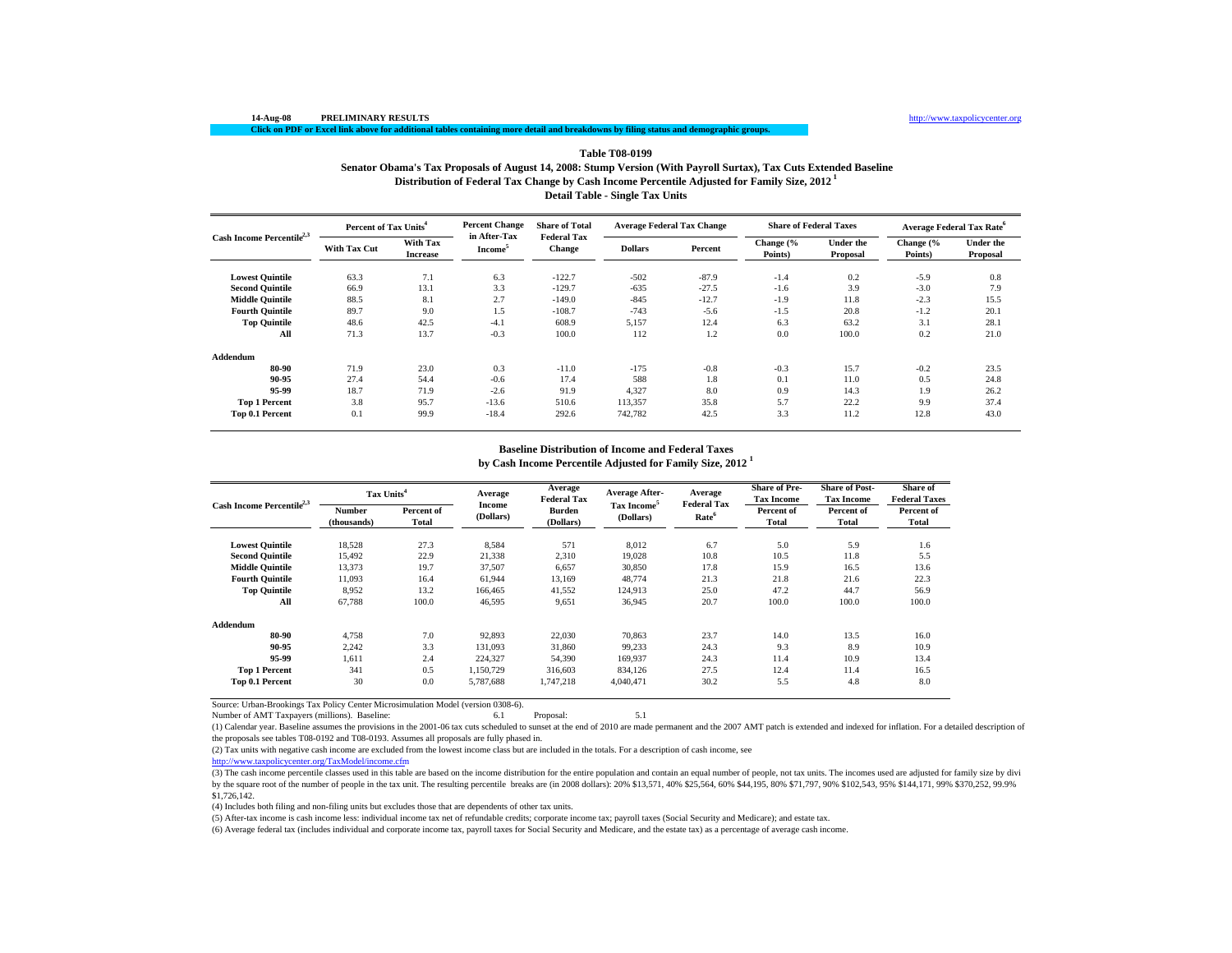# **Table T08-0199**

**Distribution of Federal Tax Change by Cash Income Percentile Adjusted for Family Size, 2012 1 Senator Obama's Tax Proposals of August 14, 2008: Stump Version (With Payroll Surtax), Tax Cuts Extended Baseline**

**Detail Table - Married Tax Units Filing Jointly**

| Cash Income Percentile <sup>2,3</sup> | Percent of Tax Units <sup>4</sup> |                                    | <b>Percent Change</b>                      | <b>Share of Total</b>               | <b>Average Federal Tax Change</b> |          | <b>Share of Federal Taxes</b> |                       | <b>Average Federal Tax Rate<sup>6</sup></b> |                              |
|---------------------------------------|-----------------------------------|------------------------------------|--------------------------------------------|-------------------------------------|-----------------------------------|----------|-------------------------------|-----------------------|---------------------------------------------|------------------------------|
|                                       | <b>With Tax Cut</b>               | <b>With Tax</b><br><b>Increase</b> | in After-Tax<br><b>Income</b> <sup>5</sup> | <b>Federal Tax</b><br><b>Change</b> | <b>Dollars</b>                    | Percent  | Change (%<br>Points)          | Under the<br>Proposal | Change (%<br>Points)                        | <b>Under the</b><br>Proposal |
| <b>Lowest Quintile</b>                | 76.2                              | 7.9                                | 5.6                                        | $-5.9$                              | $-820$                            | $-387.3$ | $-0.3$                        | $-0.2$                | $-5.5$                                      | $-4.1$                       |
| <b>Second Quintile</b>                | 83.1                              | 9.3                                | 3.7                                        | $-11.5$                             | $-1,220$                          | $-38.9$  | $-0.6$                        | 0.9                   | $-3.4$                                      | 5.3                          |
| <b>Middle Quintile</b>                | 89.8                              | 7.9                                | 2.3                                        | $-15.5$                             | $-1,295$                          | $-13.5$  | $-1.0$                        | 4.8                   | $-2.0$                                      | 12.5                         |
| <b>Fourth Quintile</b>                | 88.5                              | 10.8                               | 1.2                                        | $-16.9$                             | $-1,042$                          | $-5.4$   | $-1.6$                        | 14.1                  | $-1.0$                                      | 17.3                         |
| <b>Top Quintile</b>                   | 57.1                              | 40.4                               | $-3.3$                                     | 149.6                               | 7.442                             | 9.8      | 3.5                           | 80.3                  | 2.4                                         | 27.3                         |
| All                                   | 76.8                              | 18.9                               | $-1.4$                                     | 100.0                               | 1,534                             | 5.0      | 0.0                           | 100.0                 | 1.1                                         | 23.0                         |
| Addendum                              |                                   |                                    |                                            |                                     |                                   |          |                               |                       |                                             |                              |
| 80-90                                 | 80.4                              | 18.2                               | 0.5                                        | $-6.0$                              | $-625$                            | $-1.9$   | $-1.1$                        | 14.7                  | $-0.4$                                      | 21.1                         |
| 90-95                                 | 56.0                              | 39.4                               | $-0.1$                                     | 0.5                                 | 87                                | 0.2      | $-0.6$                        | 12.0                  | 0.0                                         | 23.0                         |
| 95-99                                 | 18.3                              | 78.4                               | $-1.9$                                     | 21.4                                | 5,090                             | 5.6      | 0.1                           | 19.5                  | 1.4                                         | 26.4                         |
| <b>Top 1 Percent</b>                  | 4.7                               | 95.0                               | $-9.1$                                     | 133.8                               | 124,885                           | 23.2     | 5.0                           | 34.1                  | 6.6                                         | 34.8                         |
| Top 0.1 Percent                       | 0.5                               | 99.4                               | $-11.7$                                    | 76.2                                | 702,679                           | 27.2     | 3.0                           | 17.1                  | 8.2                                         | 38.2                         |

# **Baseline Distribution of Income and Federal Taxes**

**by Cash Income Percentile Adjusted for Family Size, 2012 <sup>1</sup>**

| Cash Income Percentile <sup>2,3</sup> |                       | Tax Units <sup>4</sup> |                     | Average<br><b>Federal Tax</b> | <b>Average After-</b>                | Average<br><b>Federal Tax</b> | <b>Share of Pre-</b><br><b>Tax Income</b> | <b>Share of Post-</b><br><b>Tax Income</b> | Share of<br><b>Federal Taxes</b> |
|---------------------------------------|-----------------------|------------------------|---------------------|-------------------------------|--------------------------------------|-------------------------------|-------------------------------------------|--------------------------------------------|----------------------------------|
|                                       | Number<br>(thousands) | Percent of<br>Total    | Income<br>(Dollars) | <b>Burden</b><br>(Dollars)    | Tax Income <sup>5</sup><br>(Dollars) | Rate <sup>6</sup>             | Percent of<br>Total                       | Percent of<br>Total                        | Percent of<br>Total              |
| <b>Lowest Quintile</b>                | 6,761                 | 11.1                   | 14,790              | 212                           | 14,579                               | 1.4                           | 1.2                                       | 1.5                                        | 0.1                              |
| <b>Second Quintile</b>                | 8,813                 | 14.5                   | 36,067              | 3,132                         | 32,934                               | 8.7                           | 3.8                                       | 4.4                                        | 1.5                              |
| <b>Middle Quintile</b>                | 11,162                | 18.3                   | 66,221              | 9,594                         | 56,627                               | 14.5                          | 8.7                                       | 9.6                                        | 5.8                              |
| <b>Fourth Ouintile</b>                | 15,151                | 24.9                   | 105,103             | 19,233                        | 85,870                               | 18.3                          | 18.8                                      | 19.7                                       | 15.7                             |
| <b>Top Quintile</b>                   | 18.797                | 30.8                   | 305,001             | 75.844                        | 229.157                              | 24.9                          | 67.8                                      | 65.2                                       | 76.8                             |
| All                                   | 60,954                | 100.0                  | 138,787             | 30.441                        | 108,347                              | 21.9                          | 100.0                                     | 100.0                                      | 100.0                            |
| Addendum                              |                       |                        |                     |                               |                                      |                               |                                           |                                            |                                  |
| 80-90                                 | 8.999                 | 14.8                   | 151.491             | 32.538                        | 118,952                              | 21.5                          | 16.1                                      | 16.2                                       | 15.8                             |
| 90-95                                 | 4.873                 | 8.0                    | 209,583             | 48,006                        | 161.577                              | 22.9                          | 12.1                                      | 11.9                                       | 12.6                             |
| 95-99                                 | 3,924                 | 6.4                    | 367,042             | 91,748                        | 275,294                              | 25.0                          | 17.0                                      | 16.4                                       | 19.4                             |
| <b>Top 1 Percent</b>                  | 1.002                 | 1.6                    | 1,904,894           | 537,905                       | 1,366,989                            | 28.2                          | 22.6                                      | 20.7                                       | 29.0                             |
| Top 0.1 Percent                       | 101                   | 0.2                    | 8,600,122           | 2,581,835                     | 6,018,286                            | 30.0                          | 10.3                                      | 9.3                                        | 14.1                             |

Source: Urban-Brookings Tax Policy Center Microsimulation Model (version 0308-6).

Number of AMT Taxpayers (millions). Baseline: 6.1 Proposal: 5.1

(1) Calendar year. Baseline assumes the provisions in the 2001-06 tax cuts scheduled to sunset at the end of 2010 are made permanent and the 2007 AMT patch is extended and indexed for inflation. For a detailed description of the proposals see tables T08-0192 and T08-0193. Assumes all proposals are fully phased in.

(2) Tax units with negative cash income are excluded from the lowest income class but are included in the totals. For a description of cash income, see

http://www.taxpolicycenter.org/TaxModel/income.cfm

(3) The cash income percentile classes used in this table are based on the income distribution for the entire population and contain an equal number of people, not tax units. The incomes used are adjusted for family size b by the square root of the number of people in the tax unit. The resulting percentile breaks are (in 2008 dollars): 20% \$13,571, 40% \$25,564, 60% \$44,195, 80% \$71,797, 90% \$102,543, 95% \$144,171, 99% \$370,252, 99.9% \$1,726,142.

(4) Includes both filing and non-filing units but excludes those that are dependents of other tax units.

(5) After-tax income is cash income less: individual income tax net of refundable credits; corporate income tax; payroll taxes (Social Security and Medicare); and estate tax.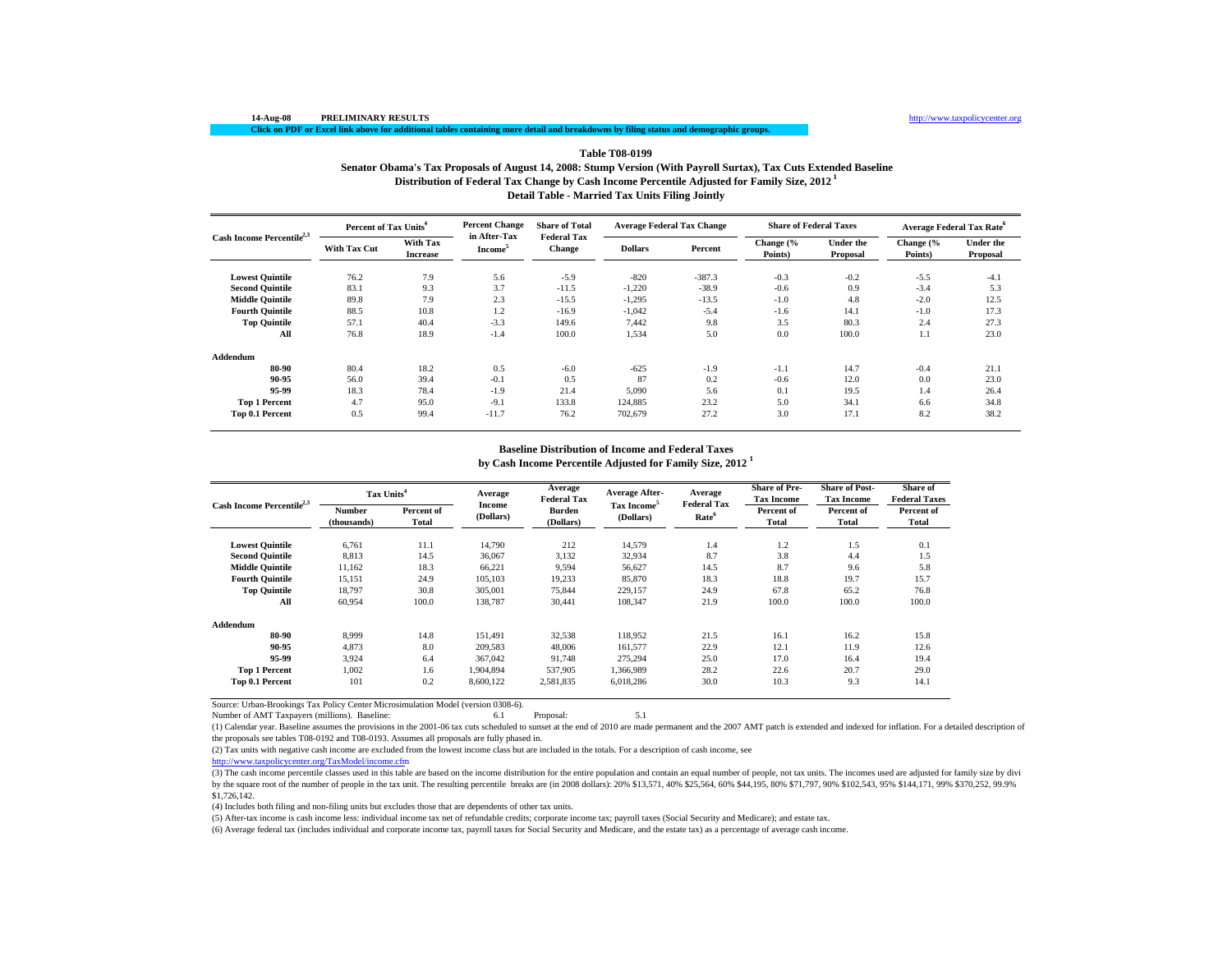### **14-Aug-08 PRELIMINARY RESULTS** http://www.taxpolicycenter.org

# **Click on PDF or Excel link above for additional tables containing more detail and breakdowns by filing status and demographic groups.**

# **Distribution of Federal Tax Change by Cash Income Percentile Adjusted for Family Size, 2012 1 Detail Table - Head of Household Tax Units Table T08-0199Senator Obama's Tax Proposals of August 14, 2008: Stump Version (With Payroll Surtax), Tax Cuts Extended Baseline**

|                                       | Percent of Tax Units <sup>4</sup> |                             | <b>Percent Change</b>               | <b>Share of Total</b>               | <b>Average Federal Tax Change</b> |         | <b>Share of Federal Taxes</b> |                       | Average Federal Tax Rate <sup>6</sup> |                              |
|---------------------------------------|-----------------------------------|-----------------------------|-------------------------------------|-------------------------------------|-----------------------------------|---------|-------------------------------|-----------------------|---------------------------------------|------------------------------|
| Cash Income Percentile <sup>2,3</sup> | <b>With Tax Cut</b>               | With Tax<br><b>Increase</b> | in After-Tax<br>Income <sup>5</sup> | <b>Federal Tax</b><br><b>Change</b> | <b>Dollars</b>                    | Percent | Change (%<br>Points)          | Under the<br>Proposal | Change (%<br>Points)                  | <b>Under the</b><br>Proposal |
| <b>Lowest Quintile</b>                | 87.7                              | 1.8                         | 6.7                                 | 41.0                                | $-1,026$                          | 115.1   | $-6.4$                        | $-10.8$               | $-7.1$                                | $-13.3$                      |
| <b>Second Quintile</b>                | 96.1                              | 1.3                         | 3.9                                 | 45.1                                | $-1,190$                          | $-50.6$ | $-4.8$                        | 6.2                   | $-3.6$                                | 3.5                          |
| <b>Middle Quintile</b>                | 97.2                              | 1.7                         | 2.1                                 | 26.1                                | $-990$                            | $-11.4$ | 0.3                           | 28.8                  | $-1.8$                                | 14.0                         |
| <b>Fourth Ouintile</b>                | 86.4                              | 8.8                         | 1.0                                 | 8.7                                 | $-644$                            | $-3.8$  | 2.8                           | 31.6                  | $-0.8$                                | 19.4                         |
| <b>Top Quintile</b>                   | 42.3                              | 38.8                        | $-2.4$                              | $-21.1$                             | 3,505                             | 7.2     | 8.1                           | 44.2                  | 1.8                                   | 26.3                         |
| All                                   | 89.9                              | 4.2                         | 2.1                                 | 100.0                               | $-806$                            | $-12.4$ | 0.0                           | 100.0                 | $-1.8$                                | 12.6                         |
| Addendum                              |                                   |                             |                                     |                                     |                                   |         |                               |                       |                                       |                              |
| 80-90                                 | 50.0                              | 30.3                        | 0.2                                 | 0.7                                 | $-191$                            | $-0.7$  | 1.9                           | 15.7                  | $-0.2$                                | 22.9                         |
| 90-95                                 | 32.7                              | 44.3                        | $-0.2$                              | $-0.3$                              | 242                               | 0.6     | 0.8                           | 6.4                   | 0.1                                   | 24.0                         |
| 95-99                                 | 27.0                              | 59.1                        | $-1.9$                              | $-3.6$                              | 4,215                             | 5.9     | 1.6                           | 9.1                   | 1.4                                   | 25.4                         |
| <b>Top 1 Percent</b>                  | 4.2                               | 94.4                        | $-9.6$                              | $-18.0$                             | 106,378                           | 24.3    | 3.8                           | 13.0                  | 6.9                                   | 35.1                         |
| Top 0.1 Percent                       | 2.4                               | 97.5                        | $-12.7$                             | $-10.1$                             | 691,676                           | 29.3    | 2.0                           | 6.3                   | 8.8                                   | 39.1                         |

### **Baseline Distribution of Income and Federal Taxes**

**by Cash Income Percentile Adjusted for Family Size, 2012 <sup>1</sup>**

| Cash Income Percentile <sup>2,3</sup> | Tax Units <sup>4</sup> |                     | Average             | Average<br><b>Federal Tax</b> | <b>Average After-</b>                | Average                                 | <b>Share of Pre-</b><br><b>Tax Income</b> | <b>Share of Post-</b><br><b>Tax Income</b> | Share of<br><b>Federal Taxes</b> |
|---------------------------------------|------------------------|---------------------|---------------------|-------------------------------|--------------------------------------|-----------------------------------------|-------------------------------------------|--------------------------------------------|----------------------------------|
|                                       | Number<br>(thousands)  | Percent of<br>Total | Income<br>(Dollars) | Burden<br>(Dollars)           | Tax Income <sup>5</sup><br>(Dollars) | <b>Federal Tax</b><br>Rate <sup>6</sup> | Percent of<br>Total                       | Percent of<br>Total                        | Percent of<br>Total              |
| <b>Lowest Quintile</b>                | 7.961                  | 32.2                | 14,430              | $-891$                        | 15,321                               | $-6.2$                                  | 10.3                                      | 12.8                                       | $-4.4$                           |
| <b>Second Quintile</b>                | 7,556                  | 30.6                | 32,988              | 2,351                         | 30,636                               | 7.1                                     | 22.3                                      | 24.2                                       | 11.1                             |
| <b>Middle Quintile</b>                | 5,252                  | 21.3                | 55,112              | 8,706                         | 46,406                               | 15.8                                    | 25.9                                      | 25.5                                       | 28.5                             |
| <b>Fourth Ouintile</b>                | 2.696                  | 10.9                | 84.953              | 17,125                        | 67,828                               | 20.2                                    | 20.5                                      | 19.1                                       | 28.7                             |
| <b>Top Quintile</b>                   | 1.198                  | 4.9                 | 197,502             | 48.448                        | 149.054                              | 24.5                                    | 21.2                                      | 18.7                                       | 36.1                             |
| All                                   | 24.714                 | 100.0               | 45,216              | 6,502                         | 38,713                               | 14.4                                    | 100.0                                     | 100.0                                      | 100.0                            |
| Addendum                              |                        |                     |                     |                               |                                      |                                         |                                           |                                            |                                  |
| 80-90                                 | 774                    | 3.1                 | 124,547             | 28,720                        | 95,827                               | 23.1                                    | 8.6                                       | 7.8                                        | 13.8                             |
| 90-95                                 | 222                    | 0.9                 | 169.438             | 40.478                        | 128,960                              | 23.9                                    | 3.4                                       | 3.0                                        | 5.6                              |
| 95-99                                 | 168                    | 0.7                 | 299,897             | 71.857                        | 228,040                              | 24.0                                    | 4.5                                       | 4.0                                        | 7.5                              |
| <b>Top 1 Percent</b>                  | 34                     | 0.1                 | 1,548,845           | 437,669                       | 1.111.176                            | 28.3                                    | 4.7                                       | 3.9                                        | 9.2                              |
| Top 0.1 Percent                       | 3                      | 0.0                 | 7,820,896           | 2,363,421                     | 5,457,476                            | 30.2                                    | 2.0                                       | 1.7                                        | 4.3                              |

Source: Urban-Brookings Tax Policy Center Microsimulation Model (version 0308-6).

Number of AMT Taxpayers (millions). Baseline: 6.1 Proposal: 5.1

(1) Calendar year. Baseline assumes the provisions in the 2001-06 tax cuts scheduled to sunset at the end of 2010 are made permanent and the 2007 AMT patch is extended and indexed for inflation. For a detailed description of the proposals see tables T08-0192 and T08-0193. Assumes all proposals are fully phased in.

(2) Tax units with negative cash income are excluded from the lowest income class but are included in the totals. For a description of cash income, see

http://www.taxpolicycenter.org/TaxModel/income.cfm

(3) The cash income percentile classes used in this table are based on the income distribution for the entire population and contain an equal number of people, not tax units. The incomes used are adjusted for family size b by the square root of the number of people in the tax unit. The resulting percentile breaks are (in 2008 dollars): 20% \$13,571, 40% \$25,564, 60% \$44,195, 80% \$71,797, 90% \$102,543, 95% \$144,171, 99% \$370,252, 99.9% \$1,726,142.

(4) Includes both filing and non-filing units but excludes those that are dependents of other tax units.

(5) After-tax income is cash income less: individual income tax net of refundable credits; corporate income tax; payroll taxes (Social Security and Medicare); and estate tax.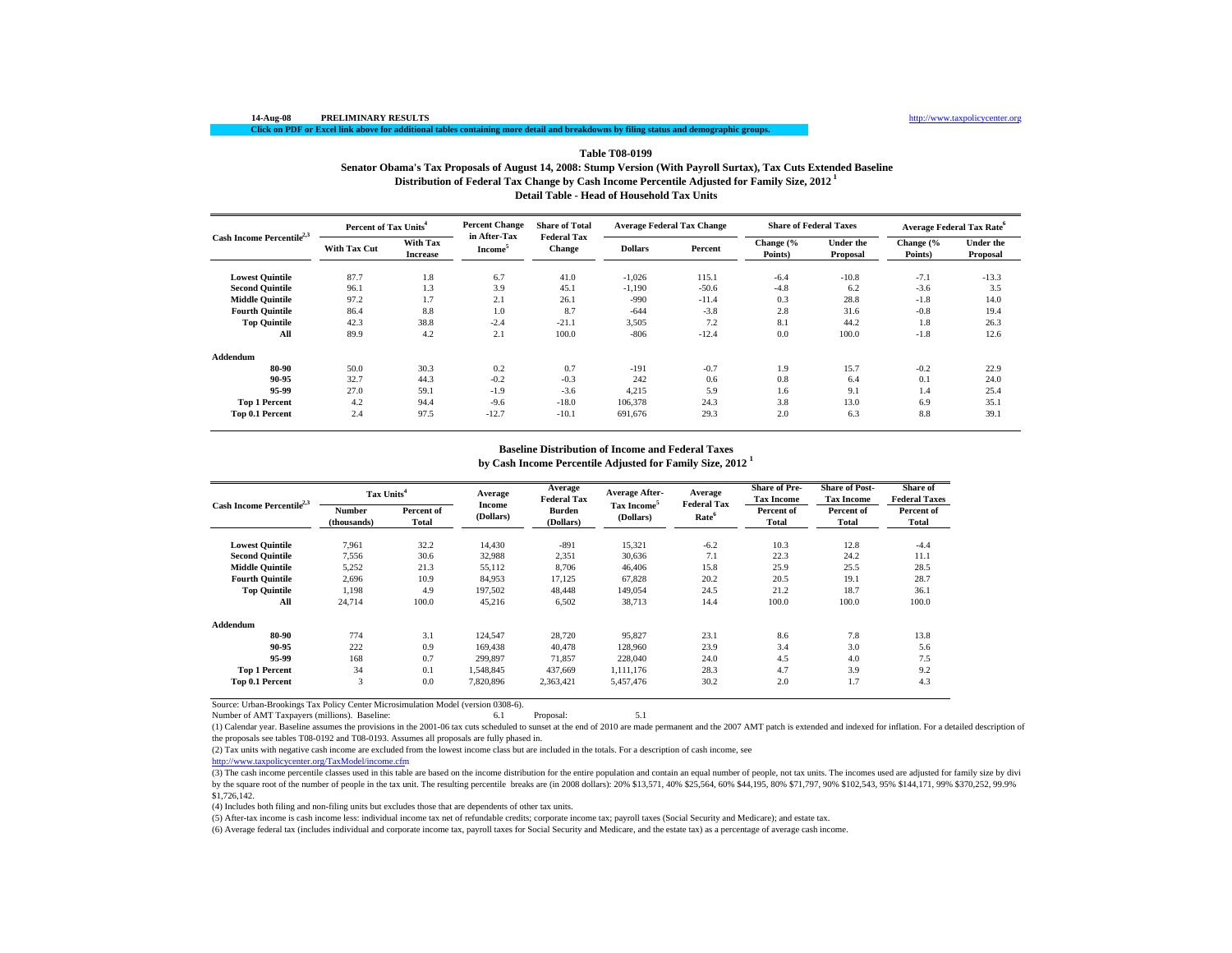## **Distribution of Federal Tax Change by Cash Income Percentile Adjusted for Family Size, 2012 <sup>1</sup> Detail Table - Tax Units with Children Table T08-0199Senator Obama's Tax Proposals of August 14, 2008: Stump Version (With Payroll Surtax), Tax Cuts Extended Baseline**

| Cash Income Percentile <sup>2,3</sup> | Percent of Tax Units <sup>4</sup> |                                    | <b>Percent Change</b>               | <b>Share of Total</b>               | <b>Average Federal Tax Change</b> |         | <b>Share of Federal Taxes</b> |                              | Average Federal Tax Rate <sup>6</sup> |                              |
|---------------------------------------|-----------------------------------|------------------------------------|-------------------------------------|-------------------------------------|-----------------------------------|---------|-------------------------------|------------------------------|---------------------------------------|------------------------------|
|                                       | <b>With Tax Cut</b>               | <b>With Tax</b><br><b>Increase</b> | in After-Tax<br>Income <sup>5</sup> | <b>Federal Tax</b><br><b>Change</b> | <b>Dollars</b>                    | Percent | Change (%<br>Points)          | <b>Under the</b><br>Proposal | Change (%<br>Points)                  | <b>Under the</b><br>Proposal |
| <b>Lowest Quintile</b>                | 93.7                              | 0.7                                | 7.1                                 | $-79.8$                             | $-1,199$                          | 97.0    | $-1.1$                        | $-2.2$                       | $-7.6$                                | $-15.4$                      |
| <b>Second Quintile</b>                | 99.0                              | 0.7                                | 4.4                                 | $-105.2$                            | $-1,514$                          | $-55.0$ | $-1.5$                        | 1.2                          | $-4.0$                                | 3.3                          |
| <b>Middle Quintile</b>                | 98.4                              | 1.3                                | 2.4                                 | $-96.8$                             | $-1,356$                          | $-12.6$ | $-1.5$                        | 9.2                          | $-2.0$                                | 13.8                         |
| <b>Fourth Quintile</b>                | 94.3                              | 4.4                                | 1.2                                 | $-73.8$                             | $-1,126$                          | $-5.0$  | $-1.3$                        | 19.1                         | $-1.0$                                | 18.7                         |
| <b>Top Quintile</b>                   | 53.0                              | 41.6                               | $-3.3$                              | 455.4                               | 8,210                             | 9.4     | 5.3                           | 72.6                         | 2.4                                   | 28.4                         |
| All                                   | 89.0                              | 8.5                                | $-0.4$                              | 100.0                               | 304                               | 1.4     | 0.0                           | 100.0                        | 0.3                                   | 21.1                         |
| Addendum                              |                                   |                                    |                                     |                                     |                                   |         |                               |                              |                                       |                              |
| 80-90                                 | 76.3                              | 18.2                               | 0.5                                 | $-19.9$                             | $-684$                            | $-1.7$  | $-0.5$                        | 15.3                         | $-0.4$                                | 22.3                         |
| 90-95                                 | 41.2                              | 49.7                               | $-0.1$                              | 1.4                                 | 106                               | 0.2     | $-0.1$                        | 10.6                         | 0.0                                   | 23.9                         |
| 95-99                                 | 16.4                              | 81.4                               | $-2.2$                              | 74.3                                | 6.977                             | 6.1     | 0.8                           | 17.7                         | 1.6                                   | 27.9                         |
| <b>Top 1 Percent</b>                  | 1.3                               | 98.6                               | $-9.8$                              | 399.6                               | 155,743                           | 23.3    | 5.2                           | 28.9                         | 6.9                                   | 36.5                         |
| Top 0.1 Percent                       | 0.0                               | 100.0                              | $-12.0$                             | 215.8                               | 874,044                           | 26.8    | 2.8                           | 14.0                         | 8.3                                   | 39.2                         |

### **Baseline Distribution of Income and Federal Taxes**

**by Cash Income Percentile Adjusted for Family Size, 2012 <sup>1</sup>**

| Cash Income Percentile <sup>2,3</sup> | Tax Units <sup>4</sup> |                     | Average             | Average<br><b>Federal Tax</b> | Average After-                       | Average<br><b>Federal Tax</b> | <b>Share of Pre-</b><br><b>Tax Income</b> | <b>Share of Post-</b><br><b>Tax Income</b> | <b>Share of</b><br><b>Federal Taxes</b> |
|---------------------------------------|------------------------|---------------------|---------------------|-------------------------------|--------------------------------------|-------------------------------|-------------------------------------------|--------------------------------------------|-----------------------------------------|
|                                       | Number<br>(thousands)  | Percent of<br>Total | Income<br>(Dollars) | Burden<br>(Dollars)           | Tax Income <sup>5</sup><br>(Dollars) | Rate <sup>6</sup>             | Percent of<br><b>Total</b>                | Percent of<br>Total                        | Percent of<br>Total                     |
| <b>Lowest Quintile</b>                | 9,871                  | 20.2                | 15,772              | $-1,237$                      | 17.009                               | $-7.8$                        | 3.0                                       | 4.1                                        | $-1.1$                                  |
| <b>Second Quintile</b>                | 10.311                 | 21.1                | 37.449              | 2,751                         | 34.698                               | 7.4                           | 7.5                                       | 8.8                                        | 2.7                                     |
| <b>Middle Quintile</b>                | 10,593                 | 21.7                | 68,197              | 10,792                        | 57,404                               | 15.8                          | 14.1                                      | 15.0                                       | 10.7                                    |
| <b>Fourth Ouintile</b>                | 9,721                  | 19.9                | 113,901             | 22,418                        | 91,482                               | 19.7                          | 21.6                                      | 21.9                                       | 20.4                                    |
| <b>Top Quintile</b>                   | 8,230                  | 16.8                | 336,992             | 87,352                        | 249,640                              | 25.9                          | 54.1                                      | 50.6                                       | 67.3                                    |
| All                                   | 48.864                 | 100.0               | 105.014             | 21,866                        | 83,148                               | 20.8                          | 100.0                                     | 100.0                                      | 100.0                                   |
| Addendum                              |                        |                     |                     |                               |                                      |                               |                                           |                                            |                                         |
| 80-90                                 | 4.312                  | 8.8                 | 173,044             | 39,238                        | 133,806                              | 22.7                          | 14.5                                      | 14.2                                       | 15.8                                    |
| 90-95                                 | 1.958                  | 4.0                 | 245,817             | 58,575                        | 187.242                              | 23.8                          | 9.4                                       | 9.0                                        | 10.7                                    |
| 95-99                                 | 1,579                  | 3.2                 | 435,654             | 114,538                       | 321,115                              | 26.3                          | 13.4                                      | 12.5                                       | 16.9                                    |
| <b>Top 1 Percent</b>                  | 381                    | 0.8                 | 2,253,531           | 667,524                       | 1,586,007                            | 29.6                          | 16.7                                      | 14.9                                       | 23.8                                    |
| Top 0.1 Percent                       | 37                     | 0.1                 | 10,557,678          | 3.265.814                     | 7.291.864                            | 30.9                          | 7.5                                       | 6.6                                        | 11.2                                    |

Source: Urban-Brookings Tax Policy Center Microsimulation Model (version 0308-6).

Number of AMT Taxpayers (millions). Baseline: 6.1 Proposal: 5.1

Note: Tax units with children are those claiming an exemption for children at home or away from home.

(1) Calendar year. Baseline assumes the provisions in the 2001-06 tax cuts scheduled to sunset at the end of 2010 are made permanent and the 2007 AMT patch is extended and indexed for inflation. For a detailed description of the proposals see tables T08-0192 and T08-0193. Assumes all proposals are fully phased in.

 $(2)$  Tax units with negative cash income are excluded from the lowest income class but are included in the totals. For a description of cash income, see

http://www.taxpolicycenter.org/TaxModel/income.cfm

(3) The cash income percentile classes used in this table are based on the income distribution for the entire population and contain an equal number of people, not tax units. The incomes used are adjusted for family size b by the square root of the number of people in the tax unit. The resulting percentile breaks are (in 2008 dollars): 20% \$13,571, 40% \$25,564, 60% \$44,195, 80% \$71,797, 90% \$102,543, 95% \$144,171, 99% \$370,252, 99.9%  $$1,726,142.$ 

(4) Includes both filing and non-filing units but excludes those that are dependents of other tax units.

(5) After-tax income is cash income less: individual income tax net of refundable credits; corporate income tax; payroll taxes (Social Security and Medicare); and estate tax.